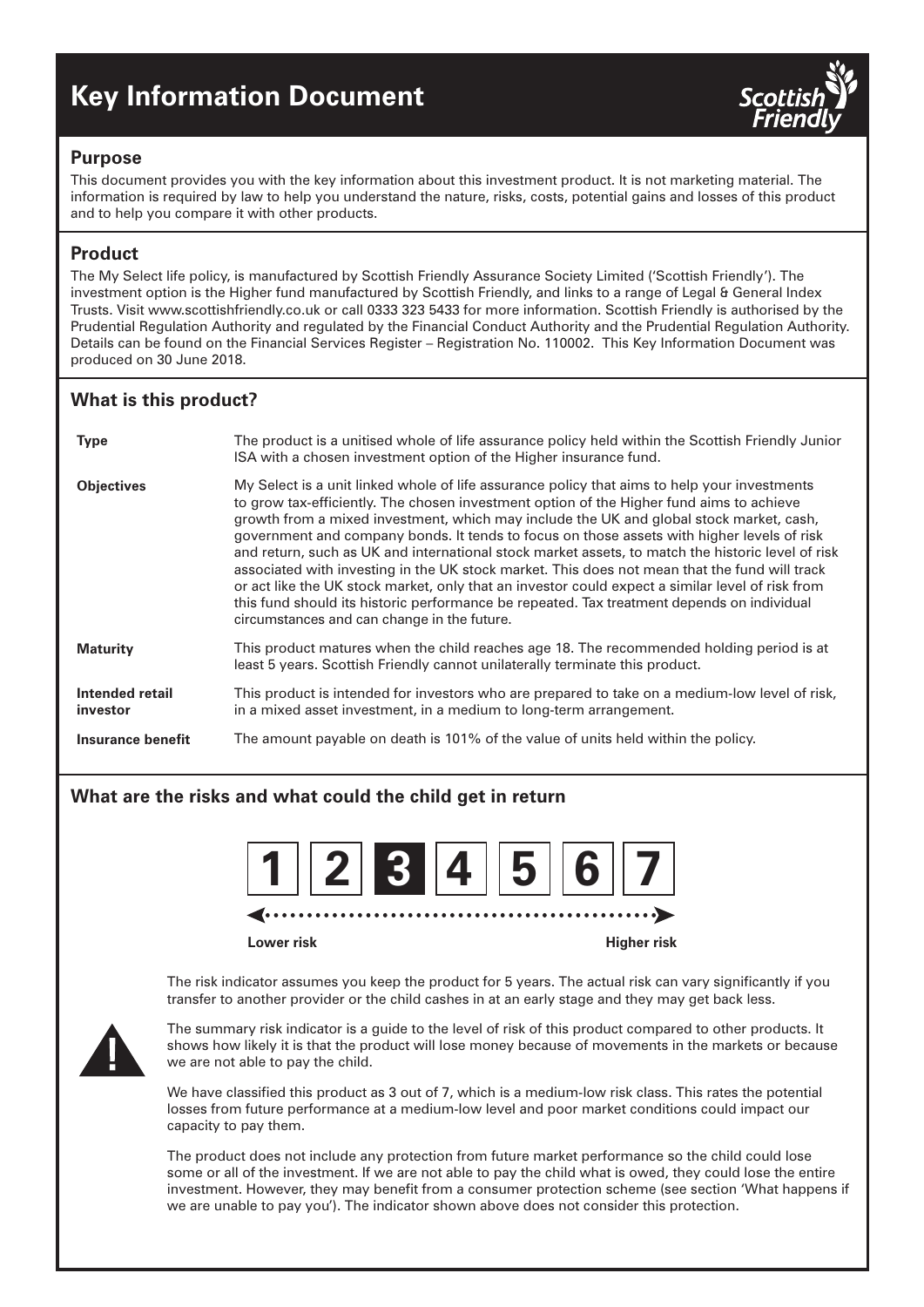| <b>Investment</b>         | £10,000                                                      | 1 Year    | 3 Years   | 5 Years<br>(Recommended<br>holding period) |
|---------------------------|--------------------------------------------------------------|-----------|-----------|--------------------------------------------|
| <b>Survival scenarios</b> |                                                              |           |           |                                            |
| <b>Stress</b>             | What the child might get back after costs                    | £4,914    | £6,089    | £5,254                                     |
|                           | Average return each year                                     | $-50.86%$ | $-15.24%$ | $-12.08%$                                  |
| <b>Unfavourable</b>       | What the child might get back after costs                    | £9,715    | £11,103   | £13,159                                    |
|                           | Average return each year                                     | $-2.85%$  | 3.55%     | 5.64%                                      |
| <b>Moderate</b>           | What the child might get back after costs                    | £11,215   | £14,228   | £18,097                                    |
|                           | Average return each year                                     | 12.15%    | 12.47%    | 12.60%                                     |
| <b>Favourable</b>         | What the child might get back after costs                    | £12,919   | £18,191   | £24,837                                    |
|                           | Average return each year                                     | 29.19%    | 22.07%    | 19.96%                                     |
| <b>Death scenario</b>     |                                                              |           |           |                                            |
| <b>Insured event</b>      | What the child's beneficiaries might get<br>back after costs | £11,327   | £14,370   | £18,278                                    |

This table shows the money the child could get back over the next 5 years, under different scenarios, assuming that you invest £10,000. The scenarios shown illustrate how your investment could perform. You can compare them with the scenarios of other products. The scenarios presented are an estimate of future performance based on evidence from the past on how the value of this investment varies, and are not an exact indicator. What the child gets will vary depending on how the market performs and how long you keep the product. The stress scenario shows what the child might get back in extreme market circumstances, and it does not take into account the situation where we are not able to pay them.

The figures shown include all the costs of the product itself. The figures do not take into account their personal tax situation, which may also affect how much they get back. The maximum loss would be that they lose all of the investment.

## **What happens if Scottish Friendly is unable to pay out?**

If you buy a policy with Scottish Friendly and we cannot pay the full amount due, the child may be entitled to compensation under the Financial Services Compensation Scheme. The maximum level of compensation for claims against firms declared in default is 100% of the claim with no upper limit.

## **What are the costs?**

The Reduction in Yield (RIY) shows what impact the total costs you pay will have on the investment return the child might get. The total costs take into account one-off, ongoing and incidental costs.

The amounts shown here are the cumulative costs of the product itself, for three different holding periods. They include potential early exit penalties. The figures assume you invest £10,000 at outset. The figures are estimates and may change in the future.

#### **Table 1: Costs over time**

The person selling you or advising you about this product may charge you other costs. If so, we will provide you with information about these costs and show you the impact that all costs will have on your investment over time.

| E10,000                         | 1 year  | 3 years | If you cash in after If you cash in after If you cash in after 5 years<br>(the recommended holding<br>period) |
|---------------------------------|---------|---------|---------------------------------------------------------------------------------------------------------------|
| <b>Total costs</b>              | £237    | £772    | £1,550                                                                                                        |
| Impact on return (RIY) per year | $2.4\%$ | $2.0\%$ | $1.9\%$                                                                                                       |